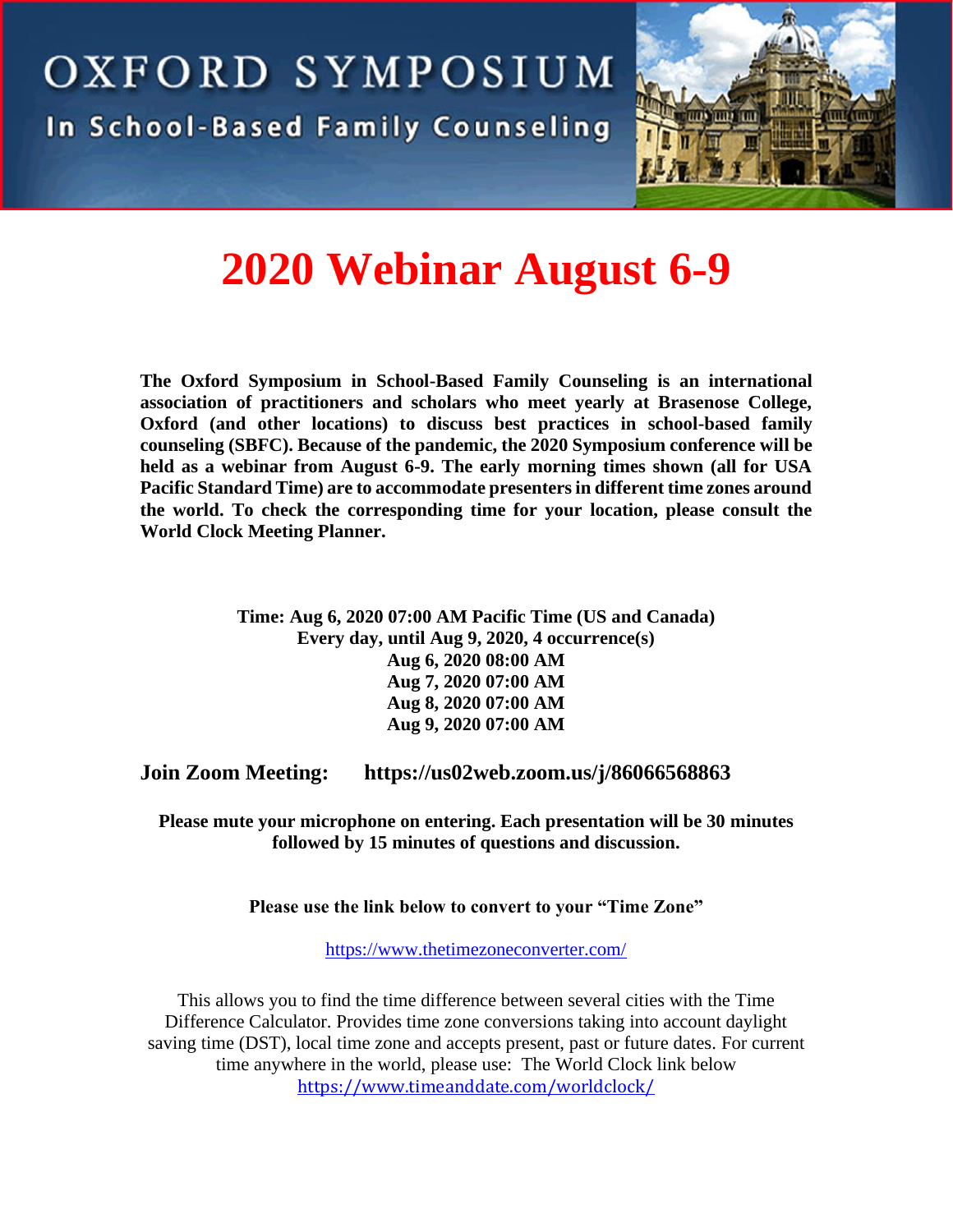OXFORD SYMPOSIUM **In School-Based Family Counseling** 



### **Thursday August 6**

**Moderator: Brian Gerrard, PhD**

### **8:00AM WELCOME TO THE SYMPOSIUM & KEYNOTE SESSION**

### **KEYNOTE SPEAKER**

# **Education for Children of Commercial Sex Workers: An Experience of Community-Based Participatory Approach**

Sibnath Deb, PhD, DSc Rajiv Ghandi National Institute for Youth Development Ministry of Youth Affairs and Sports Government of India Sriperumbudur, Tamil Nadu, India

Children of commercial sex workers are the worst victims of social discrimination, like their mothers, and suffer from inferiority complex and social alienation and lead a poor quality of life. As a result, children of CSWs are deprived of education as educational institutions need the name of the biological father at the time of admission in the school. Finally, girl children follow in the same profession while male children get engaged in some casual work. Hardly any effort was made to bring these children into the mainstream of the society through education and meeting their basic needs. Given the plight of the children of CSWs, a five-year action research was planned to rehabilitate a group of 30 children, selected on some criteria, and bring them within the mainstream of the society through a community-based participatory approach. The steps which were adopted include (i) Identifying the community leaders through referrals; (ii) Interacting with the community leaders for establishing rapport and explaining the objectives of the project; (iii) Sharing the rehabilitation plan with the mothers of the children; (iv) Interacting with the children for identification of their needs through focus group discussion; (v) Identifying local schools; (vi) Psychological assessment of mental health of the children and their cognitive abilities; (vii) Providing periodic/need-based counseling to children and their mothers, that is CSWs, to help them understand about the value of education and to address other personal issues; (viii) Initiating the dialogue with the Principal/Headmaster of the school for admission of the children; (ix) Initiating dialogue with the public representatives/leaders of the locality; (x) Initiating activities for socialization and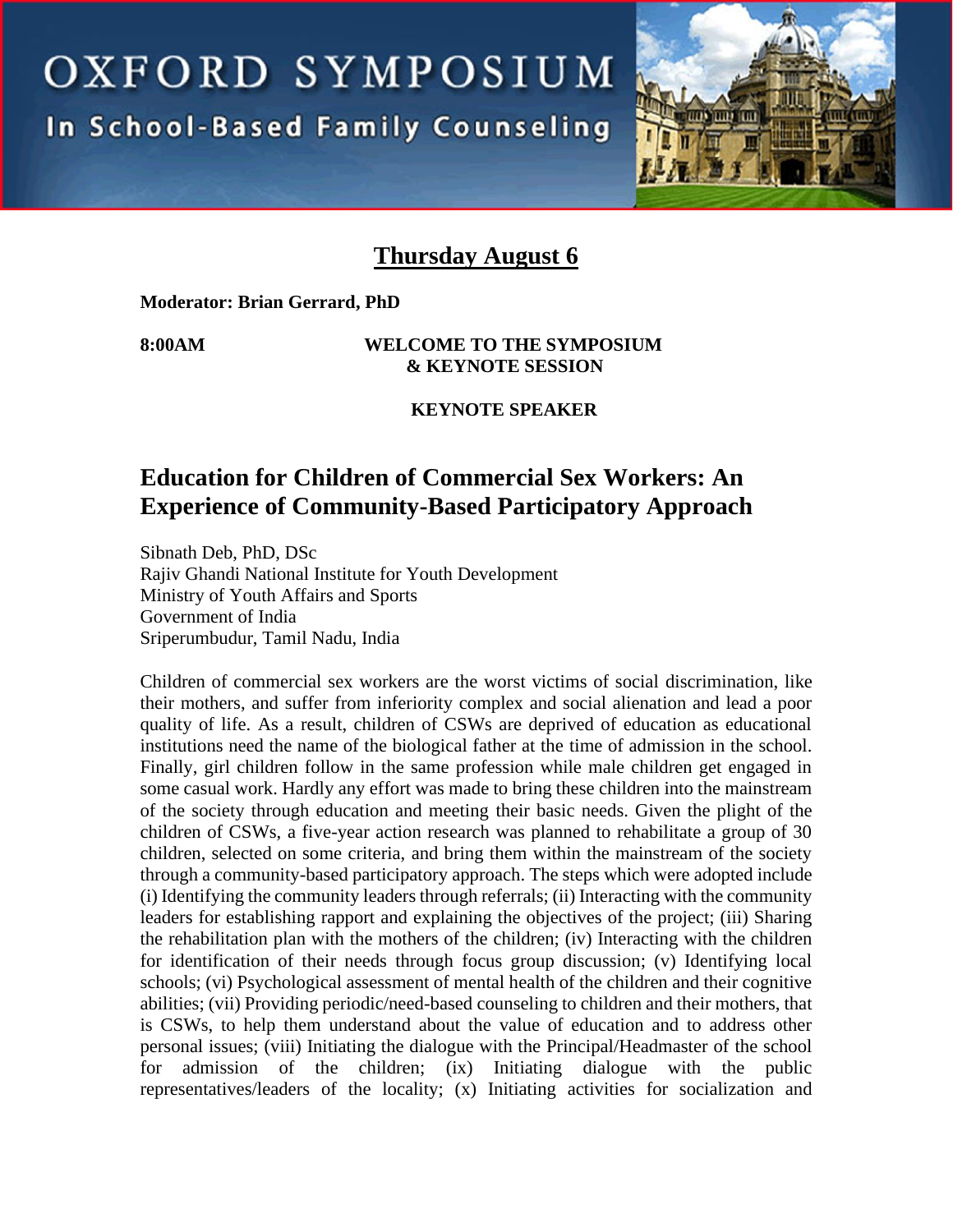enhancement of social acceptance; (xi) Arranging extra-curricular activities, games and sports as well as outings for the children; (xii) Providing financial support to all the 30 children for meeting their basic expenses; and (xiii) Process documentation and monitoring of the impact of the intervention program. Findings disclosed that need-based support services in terms of social, psychological (counseling) and general needs were found to be very beneficial to bring positive changes in the behaviour, attitude and perception of life in most of the children of CSWs and their mothers. Four project staff played the role of legal guardians for admitting the children in neighbouring schools and educational guidance provided by the community youth volunteers helped the children (study subjects) to clear their doubts regarding the academic issues.The local club premises provided by the community leaders for the children during evening hours was an opportunity for the children to study in the club premises while their mothers remained busy in their profession. Cooperation and support from community volunteers and public representatives played a very important role in the socialization process and helped the children to overcome inferiority complexes and regain self-confidence. All the children, except four, were pursuing their studies successfully at the end of the project period. A few opted for vocational education and were performing well. However, after five years of project period, sponsorship was extended to the children who were pursuing education successfully so that they can continue their studies successfully and become self-reliant.

#### **Moderator: Gertina van Schalkwyk, PhD**

#### **9:00AM**

### **Parents' educational involvement and educational goals: In the Eyes of the Beholder**

Nurit Kaplan Toren, PhD Oranim Academic College of Education University of Haifa Haifa, Israel

There is a broad agreement that family and school are the most significant social institutions affecting children's development. The present presentation will focus on parent, teachers and children relationships as reflected in parents' educational involvement and as parents and teachers rate educational goals. Research on parents' educational involvement is based primarily on a single source report, that of the parent, the child, or the teacher. In this presentation two studies will report the voices of all three partners. *Study 1*. Crosssectional data were collected from 449 eighth-grade adolescents (Female = 47%) and 126 mothers. Adolescents and their mothers completed parallel parents' educational involvement questionnaires. Results showed no relation between mothers' reports and adolescents' perceptions of their parents' educational involvement. However, adolescents' data indicate parents' involvement is linked to both adolescents' self-evaluation and adolescents' academic achievement. *Study 2.* This study examined kindergarten teachers' and parents' priorities regarding eight early childhood education goals set by the Israeli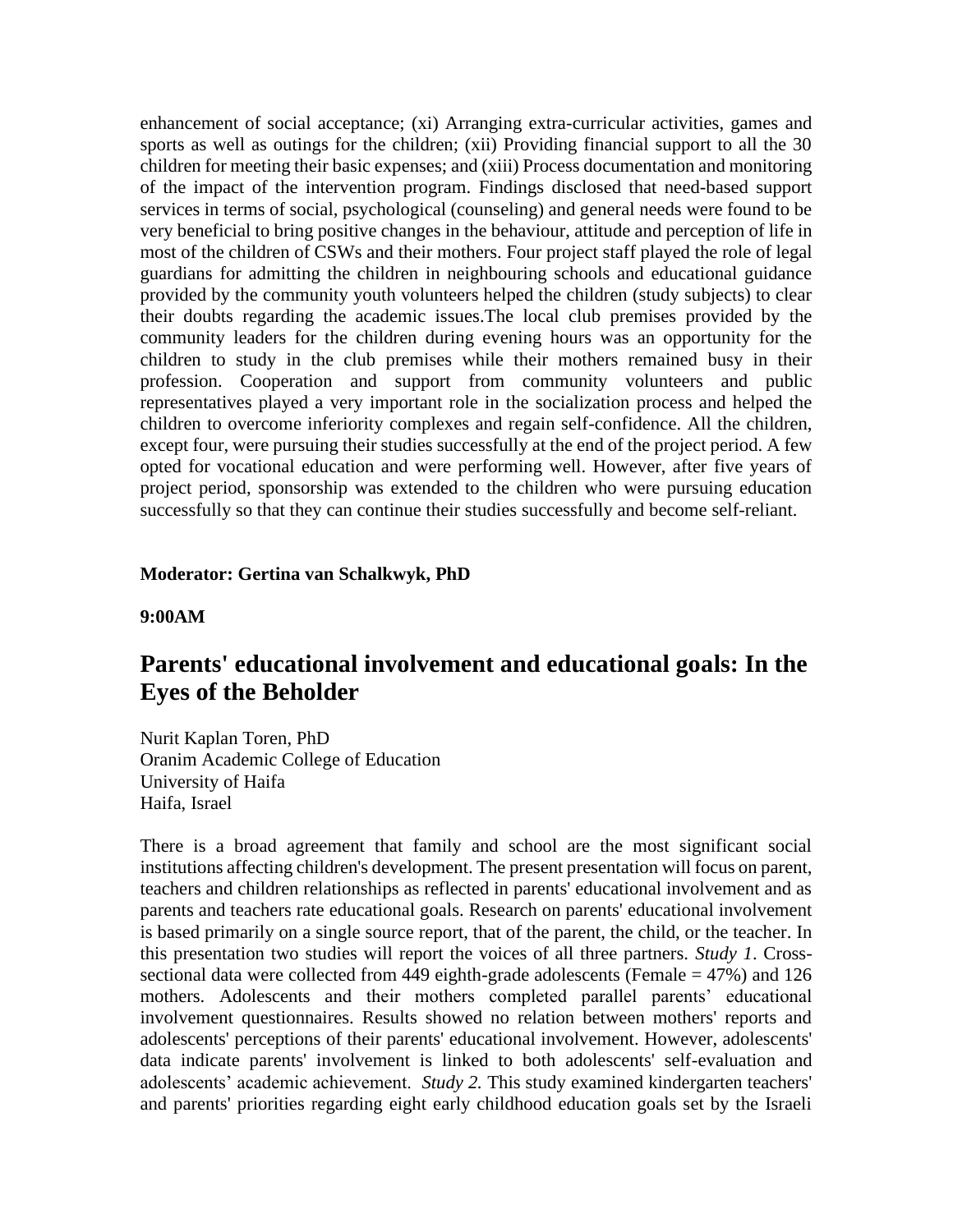ministry of education. Participants were 209 parents and 182 k-teachers. Results indicated identical priorities for parents' and k-teacher's goals attributed to themselves. However, priorities differed when attributed to the other (parents' attributions to k-teachers and kteachers to parents). *Conclusions:* The first study indicated that mothers'-adolescents' disagreement regarding mothers' educational involvement notwithstanding, adolescents are aware of the significant role mothers play in the adolescents' schooling. The second study showed that while parents and k-teachers hold similar goal preferences, they are unaware of the agreement between them. These findings highlight the need for improving communication between parents, children and teachers. Moreover, SBFC practitioners should be aware of the different voices of the three partners.

### **Moderator: Allan Morotti, PhD**

**10:00AM**

# **Culturally Informed School-based Suicide Prevention: Risk, Response & Resilience**

Shashank V. Joshi, MD Professor of Psychiatry, Pediatrics & Education Stanford University School of Medicine Palo Alto, California, USA

This lecture will present the [HEARD Alliance K12 Toolkit](https://www.heardalliance.org/help-toolkit/) for Mental Health Promotion and Suicide Prevention, a web-linked based resource listed as a best practice document by the California Dept of Education that can be used to comply with AB 2246 and AB 1767, [The Pupil Suicide Prevention Law.](https://www.cde.ca.gov/ls/cg/mh/suicideprevres.asp) It requires all local educational agencies (LEA): county offices of education, school districts, state special schools, or charter schools to have a Pupil Suicide Prevention Policy. The policy applies to all students at LEAs in grades K to 12. It must be developed in consultation with school and community stakeholders,

school-employed mental health professionals, and suicide prevention experts. And it must address procedures relating to suicide prevention, intervention and postvention. The purpose of this Toolkit is to support school communities in improving their overall wellbeing. It is designed with parents, students, teachers, school personnel, counselors and health providers in mind. The Toolkit provides tools to help promote mental health, intervene in a mental health crisis, and support members of a school community after the loss of someone to suicide. It is divided into three sections: Promotion of Mental Health and Wellbeing, Intervention in a Suicidal Crisis, and Postvention Response to Suicide. Our hope is to promote well-being and prevent suicide through the measures described in this document. This talk will also review culturally adapted practices in order to promote implementation of AB 2246 and 1767 in diverse communities throughout California. Adaptations of this Toolkit for the age of COVID-19 will also be presented. implementation of AB 2246 and 1767 in diverse communities throughout California. Adaptations of this Toolkit for the age of COVID-19 will also be presented.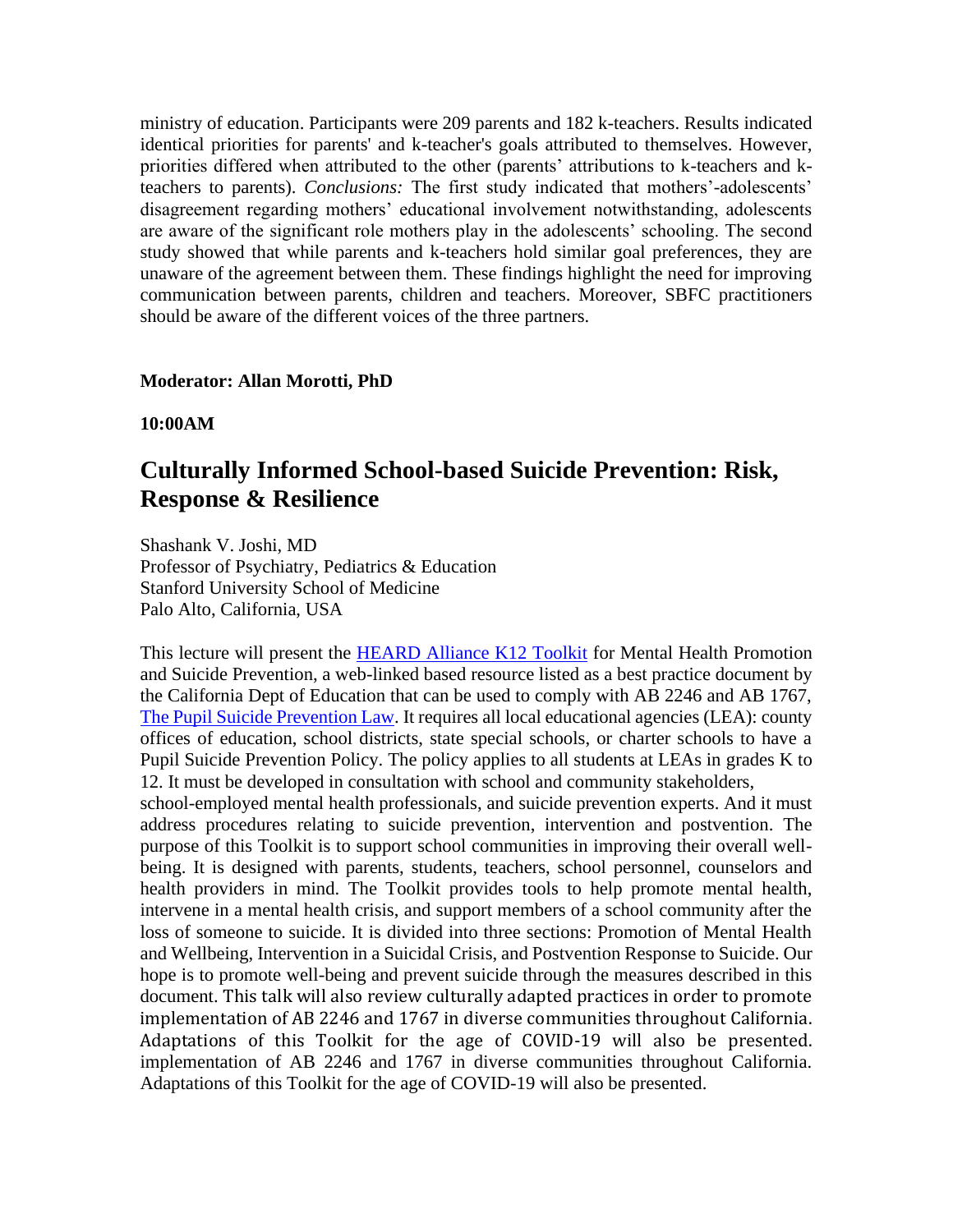OXFORD SYMPOSIUM

In School-Based Family Counseling



# **Friday August 7**

**Moderator: Gertina van Schalkwyk, PhD** 

**7:00AM**

# **School Intervention: How to Promote Socio-cognitive Functioning in Initial Education**

Mirta Ison, PhD<sup>1,2</sup>, Daniela González, PhD<sup>2</sup> & Celina Korzeniowski, PhD<sup>1,2</sup> <sup>1</sup>Human, Social and Environmental Science Institute of the National Scientific-Technological Research Council (INCIHUSA – CONICET), Technological-Scientific Center (CCT Mendoza – CONICET) <sup>2</sup>Faculty of Psychology Aconcagua University, Mendoza, Argentina

Development during early childhood has been shown to possess particular characteristics, presenting itself as a sensitive period filled with "windows of opportunity" to enhance cognitive and socio-emotional functions. In this sense, the educational and family context is an optimal environment favoring the integral development of children. The main objective was to train teachers in socio-cognitive functioning in boys and girls in initial education in the province of Mendoza (Argentina), in order to optimize student development in these functions. The project was carried out in 2 public pre-primary schools, with different socio-contextual characteristics. The first pre-primary school, was located in an urban environment of a middle and lower-to-middle neighborhood. The second school is in a socially-vulnerable area in a nearby urban municipality. We worked with a total of 257 initial-level students (4 -5-year olds). The work was carried out in 3 stages, in order to verify if the stimulation imparted by the teachers could promote sociocognitive performance in the students. First, children were evaluated in order to investigate, maturity indicators, working memory, identification of emotions and sustained attention. For their part, the teachers answered the Executive Functioning Scale (Korzeniowski & Ison, 2019). The second stage consisted of theoretical-practical training for teachers as promoters and facilitators of socio-cognitive development in their students. The third stage was "Post-evaluation", in which the socio-cognitive performance in children, the teachers and the parents' perception of the applied stimulation program were evaluated. The results showed significant improvements in children's performance in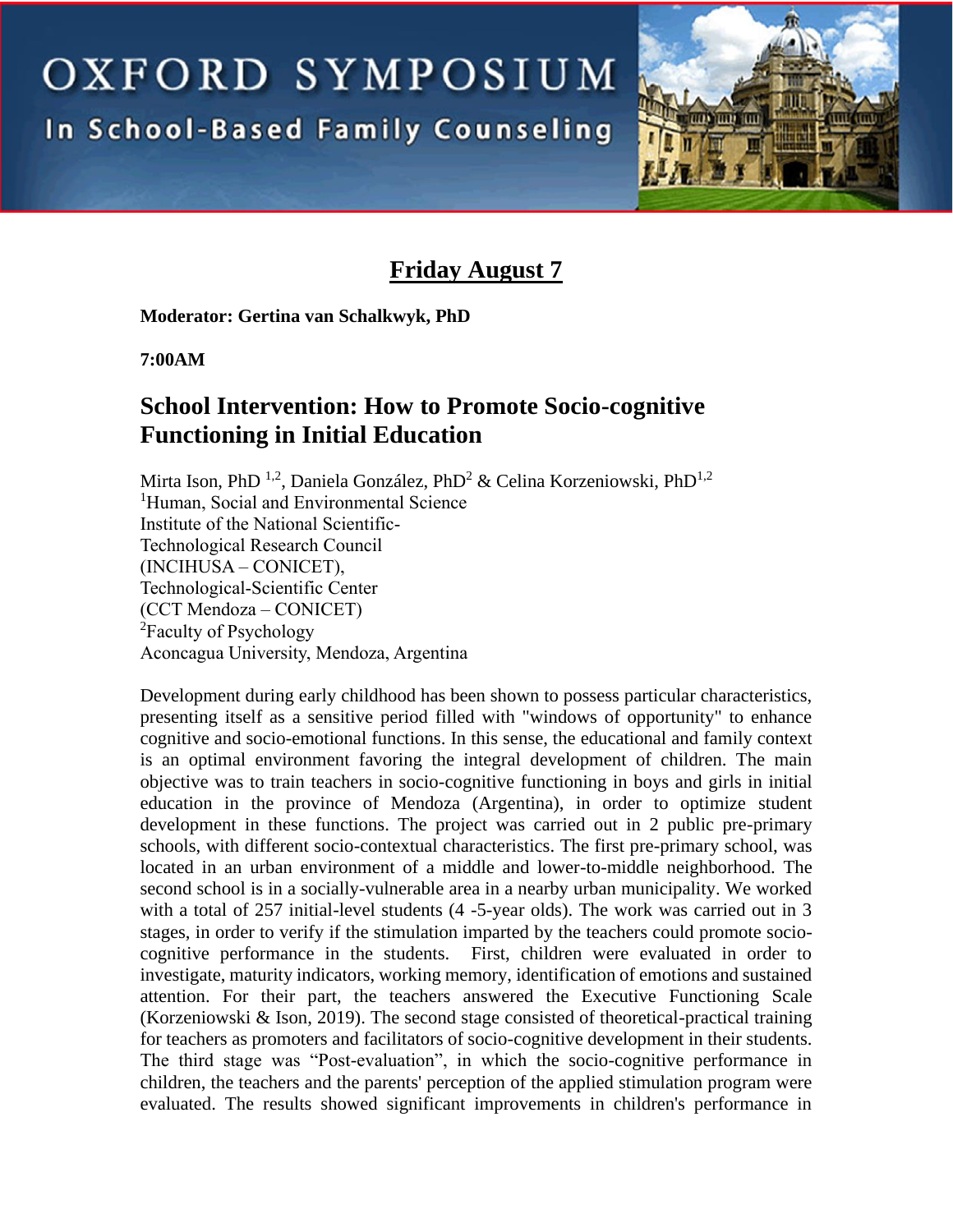different socio-cognitive functions after stimulation strategies were applied intensively, systematically, and maintained in the school context. In turn, 79% of the teachers gave a positive assessment of the training sessions, highlighting the relevant support of the provided materials and strategies. 75% of the parents considered that the stimulation program produced significant advances in school performance of their children.

#### **Moderator: Sheena Sattarpour, M.A.**

**8:00AM**

### **Developing A School-Based Response to High-Conflict Divorce**

Jeff Chang, Ph. D., R. Psych. Faculty of Health Disciplines Athabasca University Calgary, Alberta, Canada

High conflict separation, divorce, and coparenting are deleterious to children and adults alike. Moreover, they lead to the plurality of professional complaints for mental health practitioners, leading many to manage risk by declining to see such children and families. Those who choose to be involved typically have provide short-term services. On the other hand, schools desire to have long-term relationships with students and families, and do not have the luxury of declining to serve students whose parents are embroiled in high-conflict interactions. Poorly managed post-separation parenting conflict, in addition to rendering children less able to engage in academic pursuits, is stressful for teachers, school administrators, and ancillary staff like secretaries and bus drivers. In this presentation, Jeff will: provide a brief primer on high-conflict separation, divorce, and coparenting; provide recommendations about how to best serve students whose parents are embroiled in highconflict coparenting; create an environment of safety and neutrality for children; and, highlight the key role of school-based family counsellors in maintaining a systemic view and consulting with and supporting school personnel.

### **Moderator: Sheena Sattarpour, M.A.**

### **9:00AM**

# **Connecting the SBFC Dots: Family Therapy in Schools Topical Interest Network**

Erin Cushing, MA, LMFT; Wade Fuqua, PhD, LPC, LMFT; Eileen Klima, MA, LMFT; Kathleen Laundy, PsyD; & Laura Wallace, PhD, MA, LMFT

Erin Cushing, MA, LMFT,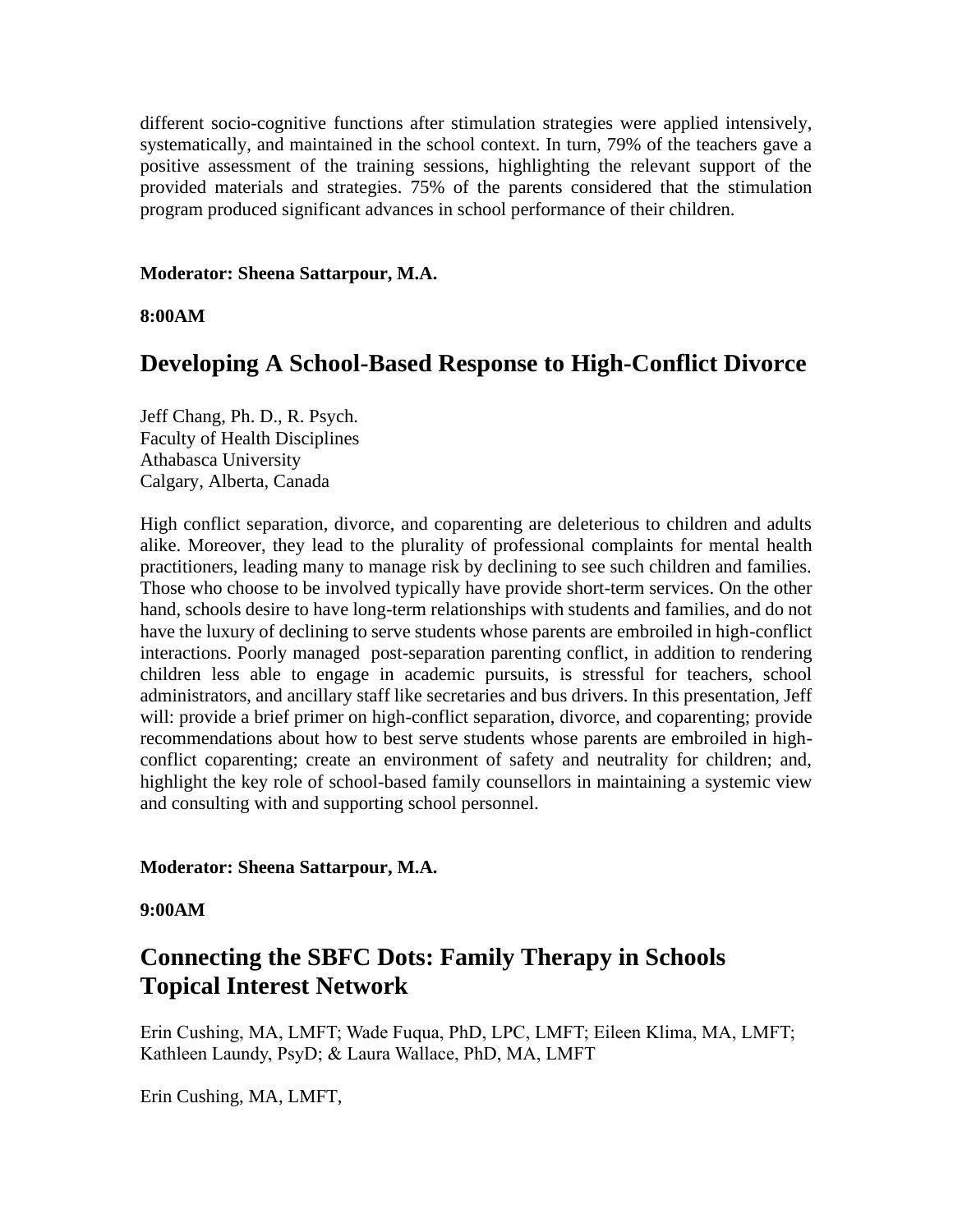Licensed Marriage and Family Therapist South Glastonbury, Connecticut, USA

Wade Fuqua, PhD, LPC, LMFT Licensed Marriage and Family Therapist North Little Rock, Arkansas, USA

Eileen Klima, MA, LMFT Licensed Marriage and Family Therapist Humboldt, California, USA

Kathleen Laundy, PsyD Department of Counselor Education and Family Therapy Central Connecticut University New Britain, Connecticut, USA

Laura Wallace, PhD, LMFT Department of Couple & Family Therapy Antioch University Seattle Seattle, Washington, USA

SBFC Since the 1970s, school-based mental health services in the US have been provided through a mandated special education "planning and placement" process of individual student assessment (Public Law 94-142). In the past two decades, systemic initiatives such as SBFC have been added to offer more comprehensive support for student learning and resilience. All states have now enacted licensure for the profession of family therapy as one of the six US licensed mental health professions. Family therapy is now both a multidisciplinary practice **and** the newest licensed profession. It is regulated by the American Association for Marriage and Family Therapy (AAMFT). As family therapists now enter such practice venues as schools, medicine and the military, AAMFT created Topical Interest Networks (TINs) in 2018 to expand the practice of systemic family therapy across settings. This presentation features the work of the first US Leadership Team of the Family Therapy in Schools TIN. Kathleen Laundy, PsyD, LMFT, Erin Cushing, MS, LMFT, Wade Fuqua, PhD, LMFT, Laura Wallace, PhD, LMFT, and Eileen Klima, MS, LMFT, will present the results of our first two years of TIN effort.The Family Therapy in Schools TIN has grown to over 300, and we will summarize three areas of focus. First, our Leadership Team will address how we connect with systemic school therapists across the country through bimonthly Zoom workshops highlighting SBFC innovators, a Spotlight Newsletter, and a Member Forum of email communication on our web site. Next, we will highlight how MFTs are joining school teams in three ways: through state certification, private contracted services in schools, and through the development of community partnerships. Third, we will advocate for building the evidence base for the effectiveness of school-based, family friendly mental health teams across the world.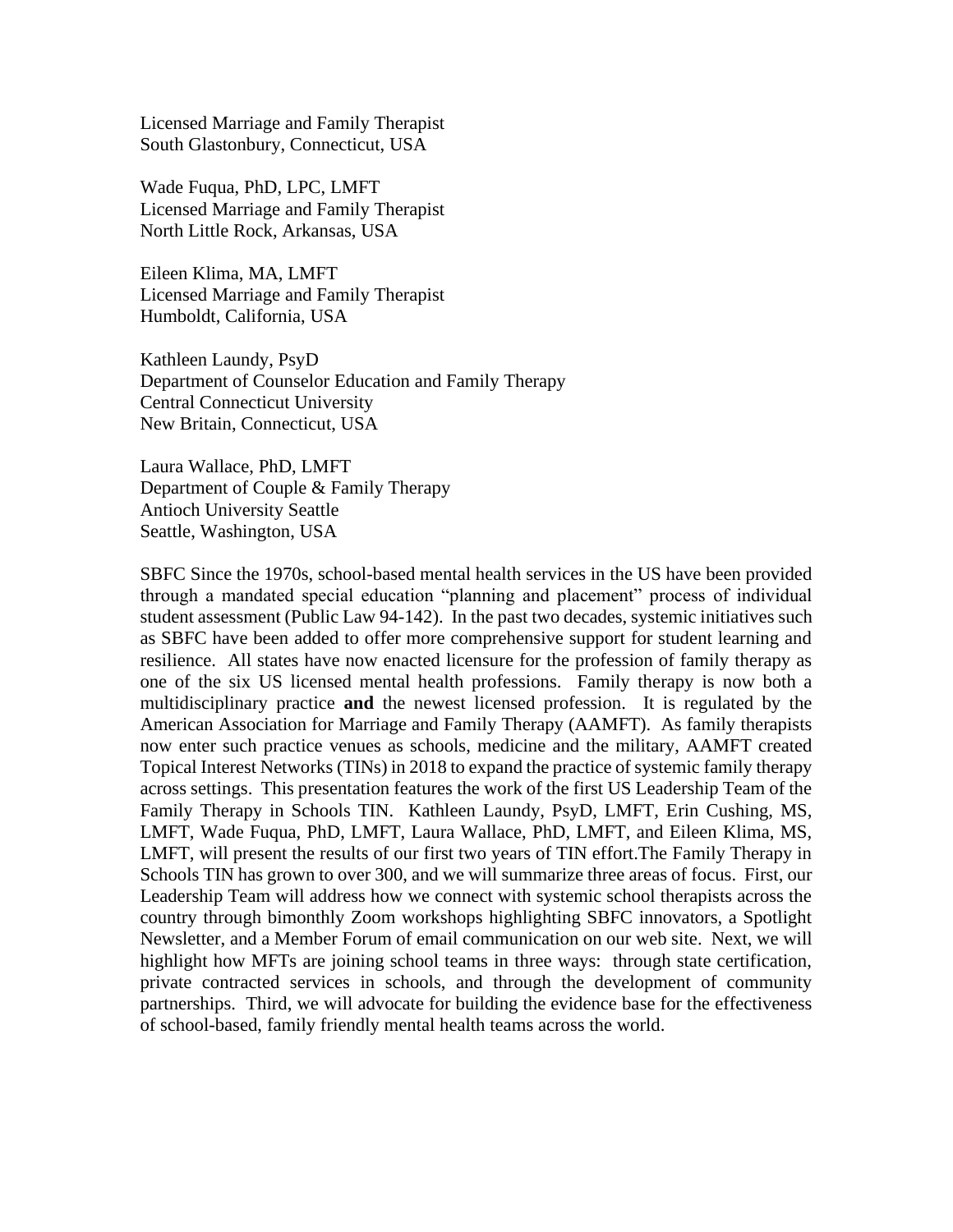**Moderator: Nancy Iverson, M.D.**

**10:00AM**

# **Improving the Lives of Lakota Youth and Families on the Pine Ridge Reservation Using a Culture-Based Youth Development Approach**

Aimee Pond, MSc, CSW, Director:Youth Leadership Development Initiative Lynn Cuny, MA, Deputy Director: Thunder Valley CDC Taylor Christensen,Youth Leadership VISTA Thunder Valley Community Development Corporation Pine Ridge Reservation, South Dakota, USA

Thunder Valley Community Development Corporation (TVCDC) is located on the Pine Ridge Indian Reservation in South Dakota, United States. It's creation was inspired by a group of spiritual youth and adults who were very spiritually connected to our culture. TVCDC started by bringing a group of young people together to ask what their needs are or what they envision for their community and realizing there were many who needed homes, employment, access to healthy foods, and a need to reinforce Lakota language and values. TVCDC consists of nine different initiatives that work together to engage the community and enforce our Lakota values. Throughout time, TVCDC has grown to meet many of the needs of our community and has been a very wide resource for our people within our reservation. One of these initiatives is the Youth Leadership Development Initiative (YLDI) which builds upon community strengths to address needs through making cultural traditions, practices, Lakota language, and ceremonies the means of healing and restoration. The Reservation has a long history of genocide, racism, and historical trauma. Faced with geographic isolation, minimal employment and limited access to extracurricular activities, youth have an increased risk of suicide, depression, alcohol abuse, substance abuse and criminal activity. Along with being disproportionately overrepresented in the criminal justice system, many Native American youth are overwhelmingly faced with systemic and infrastructural injustices such as overcrowded homes, unhealthy foods, low performing schools, and parents that are unemployed. These are the needs we aim to address with our preliminary YLDI and pilot programs. In short, our ideas include, youth leadership  $\&$  internship programs, cultural camps, mentoring, traditional/contemporary recreational/physical activities, youth council, and after school programs to remediate these pervasive, systemic injustices and prevent youth from falling into self-destructive patterns and eventually the criminal justice system.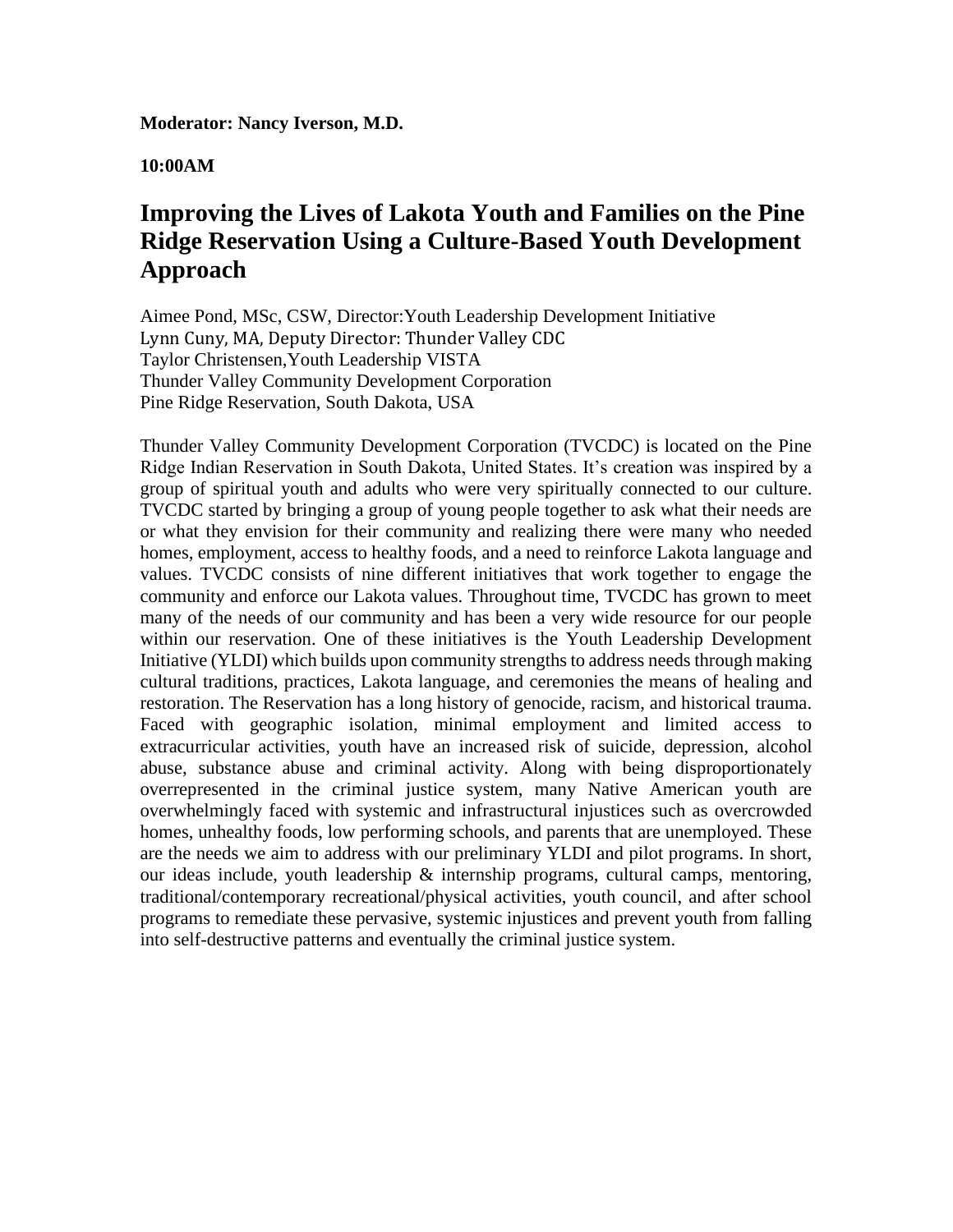OXFORD SYMPOSIUM In School-Based Family Counseling



# **Saturday August 8**

**Moderator: Jacqueline M. Shinefield, EdD** 

**7:00AM**

### **How covert aggression contributes to the power imbalance experienced by children who are bullied**

Helen Nelson, PhD; Garth Kendall, PhD; and Sharyn Burns, PhD. Curtin University Perth, Western Australia, Australia

Study focus. In bullying research, the term covert has been used to contrast relational acts of aggression with physical and verbal aggression. In Australia, children have described covert aggression as that which is deliberately hidden from adults. This has implications for adults who care for children in schools.

Question and assumptions. We explored children's experience of the power imbalance associated with covert bullying, using a systems framework. Bullying was defined as aggression that is repeated in a relationship of power imbalance.

Method. In a mixed-methods study, thematic analysis of focus group discussion with children from one school (n=22, ages 9-11) identified factors that influence power imbalance. Results informed the design and validation of two measurement instruments with children from four schools  $(n=337, \text{ ages } 8-12)$ . Structural equation modelling was used. Instruments measured: peer related aspects of power imbalance; children's experience of teacher support after reporting aggression.

Findings. Factors that influenced power imbalance included peer valued characteristics, popularity, friendship, social exclusion, and secrets from the teacher. Adults did not always see that children were bullying others or being bullied. Some children who reported bullying were overlooked, their experience of harm dismissed by the teacher; other children who felt heard by the teacher were excluded by peers.

Discussion. Implications for school-based family counseling relate to intervention within a systems model to promote cultural patterns that support acceptance, belonging and resilience.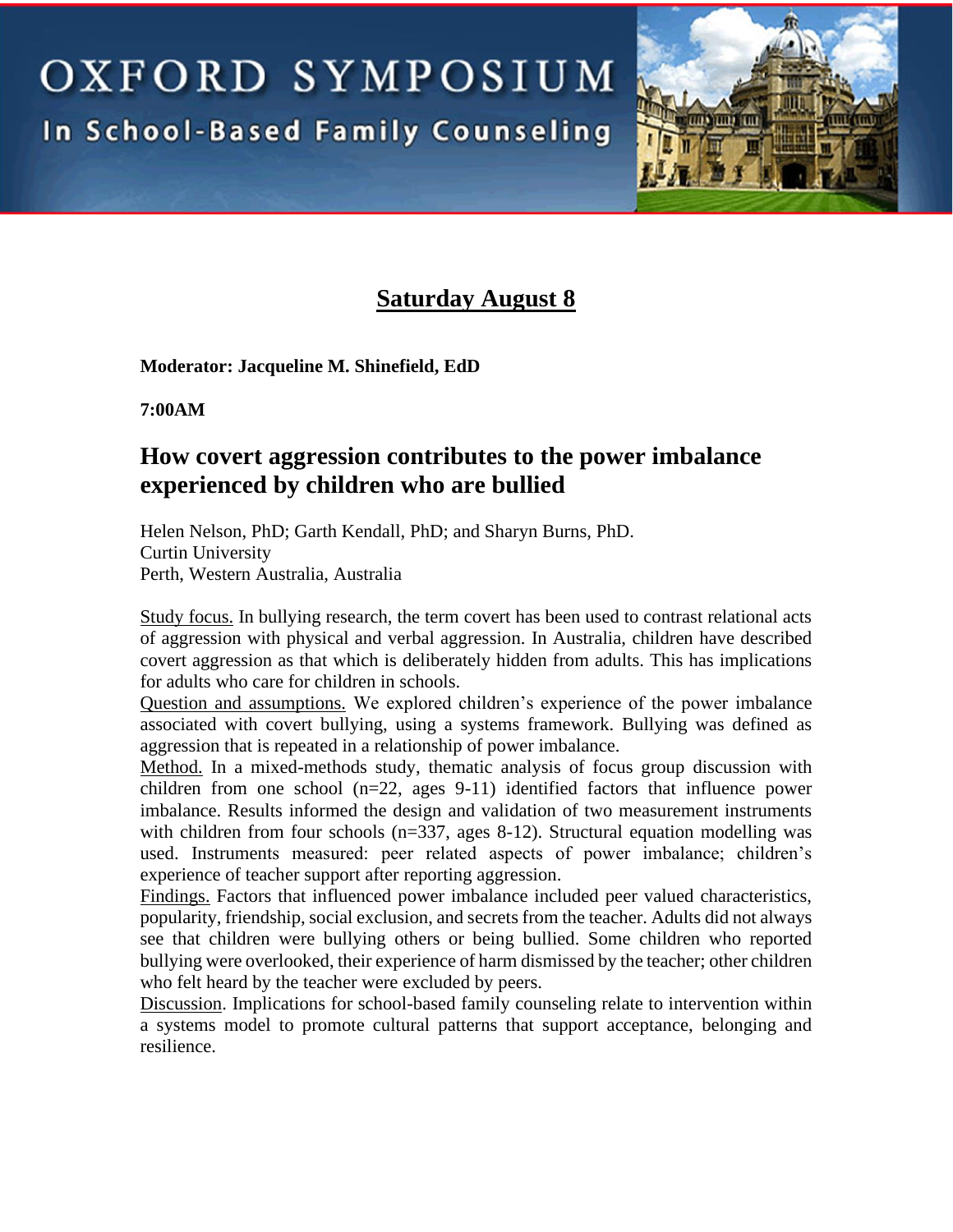**Moderator: Jacqueline M. Shinefield, EdD**

#### **8:00AM**

### **Supporting Students' Executive Functions in the Classroom Context**

Celina Korzeniowski, PhD & Mirta Ison, PhD Human, Social and Environmental Science Institute of the National Scientific-Technological Research Council (INCIHUSA – CONICET), Technological-Scientific Center (CCT Mendoza – CONICET) Faculty of Psychology Aconcagua University, Mendoza, Argentina

Executive Functions (EFs) are higher-order cognitive abilities involved in the selfregulation of actions, thoughts, and emotions. EFs' proper development is associated with well-being, health, and positive social relationships, and it is a critical predictor of school performance. The contexts in which children grow up, especially family and school, shape the development of EFs. At school, educators play a critical role in modeling and supporting students' self-regulation skills. In line with this position, the general objective of this work was to design a school-based intervention aimed at: 1) helping teachers reflect on their educational practices used to support students' self-regulation; and, 2) training educators in the design of teaching sequences aimed at promoting students' EFs. For Methodology, 700 educators from the province of Mendoza, Argentina, participated. The professional training was structured in three stages. In the first stage, a theoretical-practical training was offered on the implication of EFs in self-regulated learning. In the second stage, teachers self-assessed their educational practices in order to identify their strengths and weaknesses in scaffolding students' EFs skills, using the Educational Practices Inventory (Korzeniowski, 2019). In the third stage, the teachers' teams proposed educational sequences articulating school curricula with strategies aimed at promoting EFs. For Results, it was noted that educators more frequently employed strategies to scaffold students' cognitive flexibility and less frequently employed behaviors related to support control attention and metacognition. Based on teachers' self-assessment, the educators designed 105 teaching sequences in which they embedded areas of the school curriculum -Math, Spanish, Science, Art, Gym- with strategies to promoting students' EFs. Teaching sequences were creative, innovative, easy to apply and used a variety of resources. In Conclusion, training teachers in using a continuous process of assessment, implementation, and evaluation of teaching sequences to strengthen students' EFs is a valuable way to make classroom environments more supportive of students' cognitive development.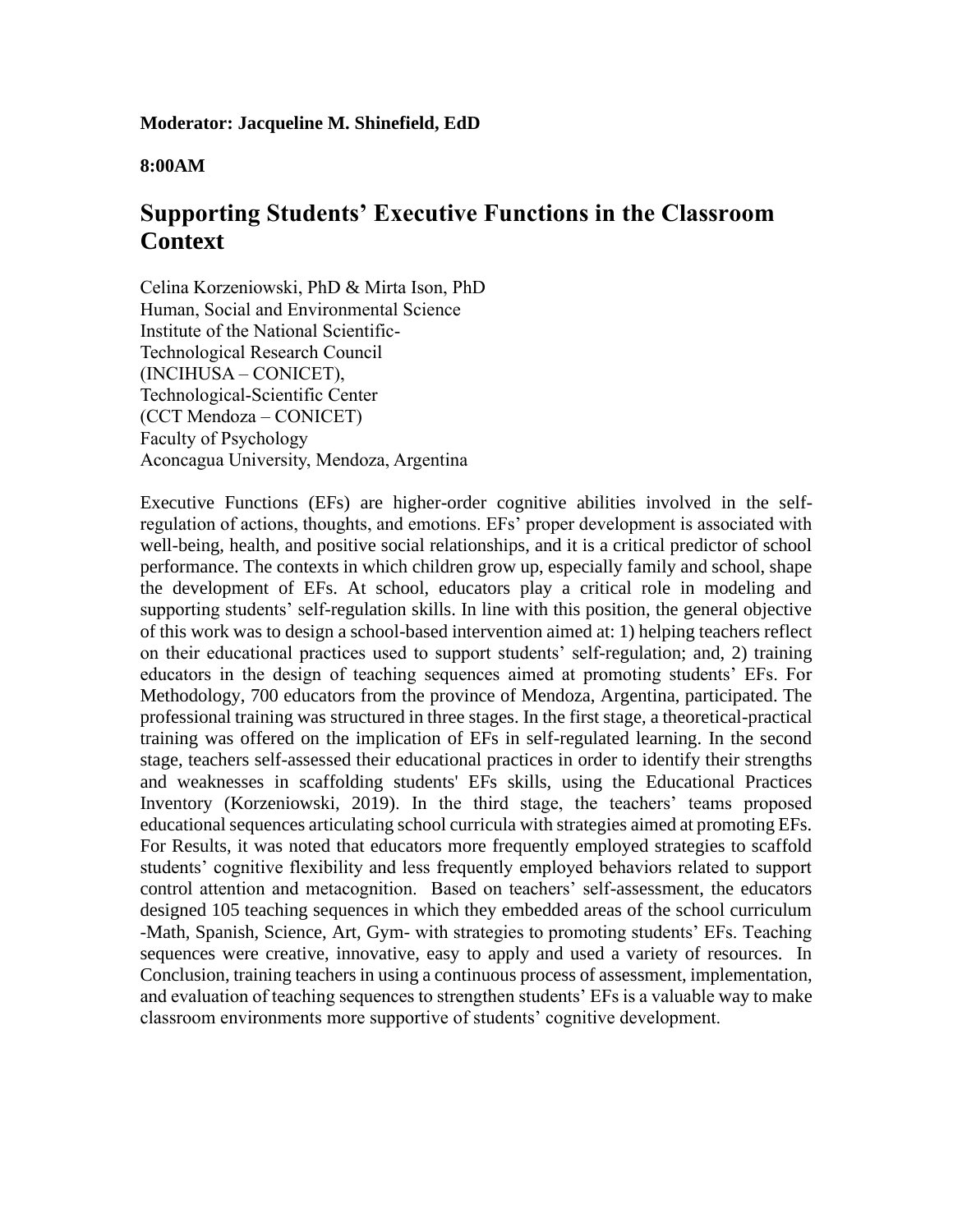#### **Moderator: Jacqueline M. Shinefield, EdD**

### **9:00AM**

### **Growing SBFC Self-Help Networks in a Pandemic: The SSWN Webinar Series and SSWNetwork**

Michael S. Kelly PhD, LCSW School of Social Work Loyola University Chicago Chicago, Illinois, USA

A key feature of the current COVID-19 crisis has been the closure of schools around the world and the shift to supporting PreK-12 students through "remote learning." Over the course of 3 months, our SSWNetwork (a free online resource for all school mental health professionals) grew from 2,100 to 4,500 members, all of them seeking support in how to best do school-based family counseling (SBFC) in this new reality. This presentation will outline several major examples of how the SSWNetwork, in partnership with students from the Loyola School Mental Health Advanced Practice Program (SMHAPP) were able to provide a range of new supports including: 1. supportive webinars (the SSWN Webinar Series, which has been viewed over 15,000 times on our YouTube channel); 2. LunchTime LiveChats, co-sponsored by SSWNetwork and the national SSW organization SSWAA and which ran 3 times a week from April 1st-June 12th, and drew many SSWNetwork members and outside experts; 3. and original articles written by SMHAPP students and other interested SBFC colleagues all about their responses to COVID-19. All of these interventions were created in large part from an organic, iterative process and offer clues about how SSW and other SBFC can be best empowered to respond in this crisis and to turn around and share their expertise with other fellow practitioners to build a virtual community while we have all been sheltering-in-place. The next steps for SSWNetwork are outlined, with special attention paid to how the lessons learned from this crisis time will be applied by SSWNetwork members hoping to help their schools re-open successfully this Fall.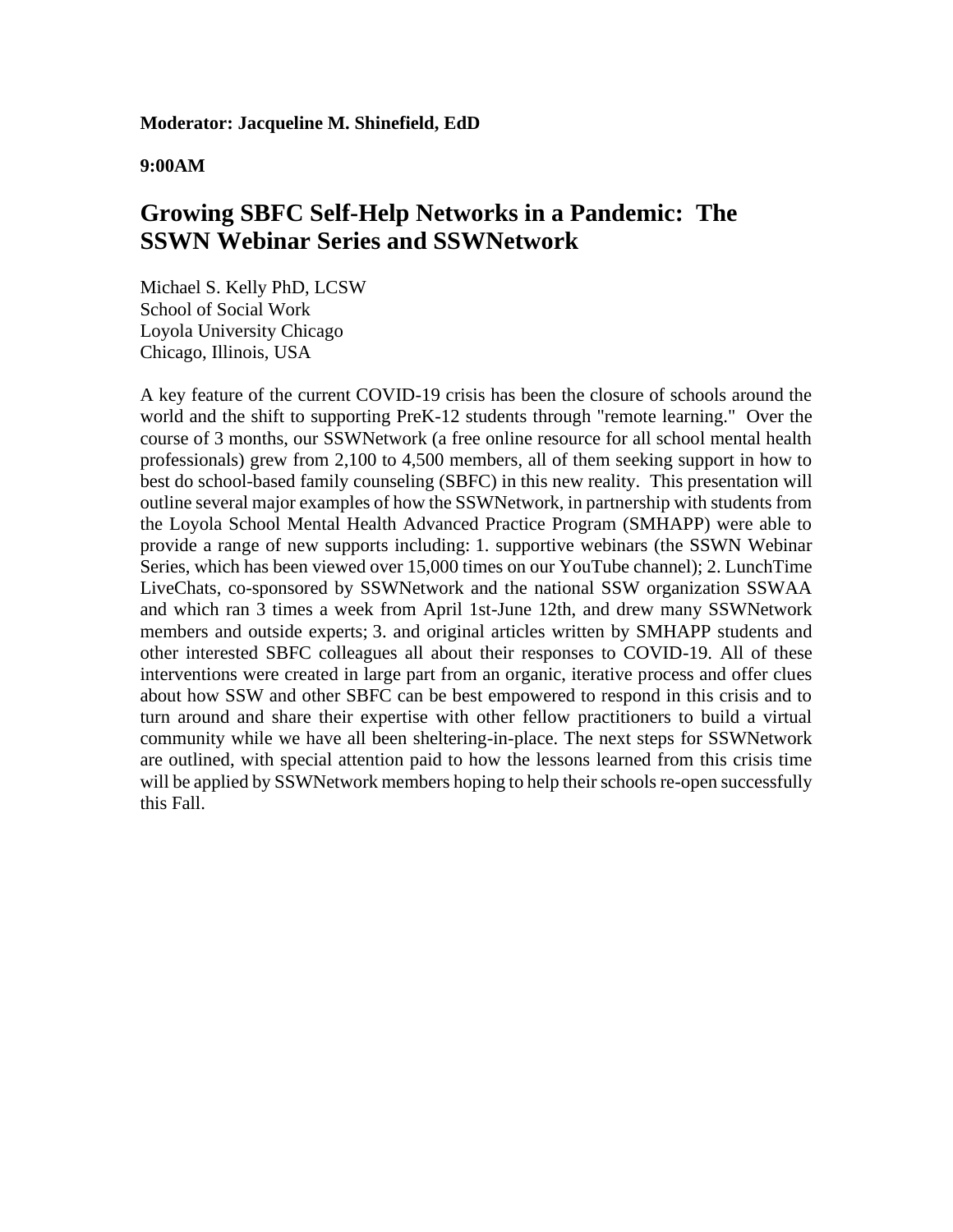OXFORD SYMPOSIUM

**In School-Based Family Counseling** 



### **Sunday August 9**

**Moderator: Nurit Kaplan-Toren, PhD** 

**7:00AM**

# **Culturally Responsive Re-engagement of Children and Families Experiencing Expulsion from School Using a Restorative Practice Approach**

Karen L. Mackie, PhD & Rebeka Radna-Crasta, NCC, CAGS, MS, MSEd University of Rochester Rochester, New York, USA

When students are excluded from school via suspension due to behavior infractions involving physical harm to staff, the process of returning can be very alienating for families, and no more so than for families who are also socially marginalized. Centering family perspectives and attending carefully to affect in the re-entry process, can help school staff facilitate meaningful relationship connections during a very vulnerable time. Restorative practices such as the Circle of Hope process can engage all stakeholders; students, parents, teachers, counselors and administrators, to wrap support around students and families as they navigate re-entry into school, post removal. The restorative approach also encourages school staff to develop critical consciousness and emotional intelligence about implicit bias and structural disadvantage, both of which impact educator perceptions about the purposes and values of schooling, and can create negative judgments of families misaligned with prevailing school expectations. Restorative interventions encourage the repair of engagement between the family and the school, offering opportunities to redefine school difficulties and re-establish what the child and family need to ensure school success. Restorative practices draw on narrative therapeutic understandings of where knowledge is held within a system, how participation in a system can be made more democratic, and how inclusive and non-violent language in the face of responding to interpersonal harm, can open up collaborative space for the sharing of lived emotional experience that supports changes in action at the interface of child, family, school and community interaction. Restorative practices are well aligned with the SBFC core model and offer further opportunity for integrative interventions that positively impact marginalized individual children and their families, as well as transform oppressive aspects of prevailing school cultures in ways that foster and sustain fairness and vitality for students and staff alike.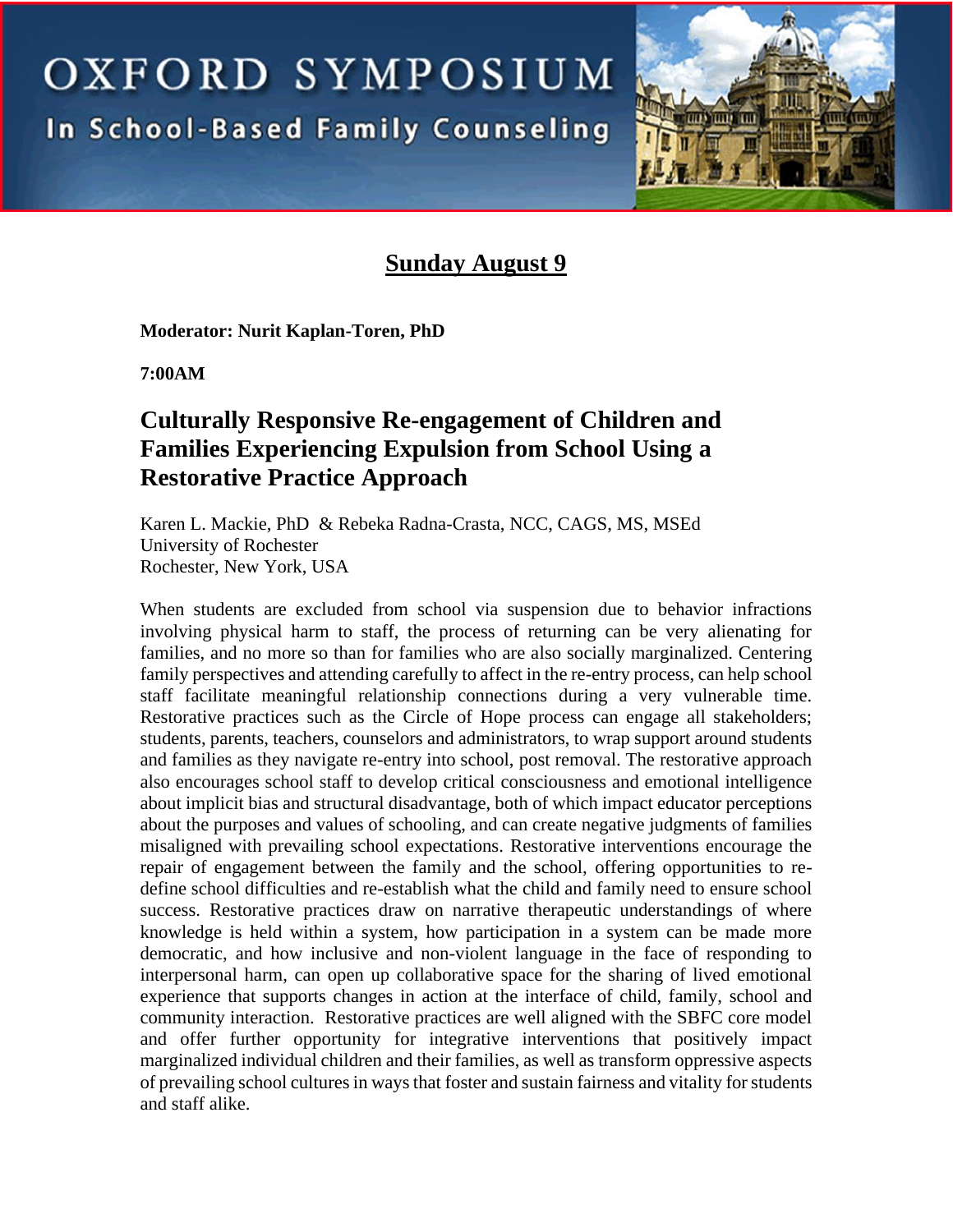### **Moderator: Nurit Kaplan-Toren, PhD**

**8:00AM**

### **A to Z of Emotionally Intelligent Parenting and Lifestyle Webinar**

Sung (2010) found that it is the parents who influence the culture and the environment that promote or stifle emotional intelligence development. However, when parents grew up in a hierarchal and domineering environment, their beliefs and ways of practice do not change easily. As a result, a thematic approach that builds on each other was develop by using the twenty-six letters of the alphabet to encourage practice and repetition over time. Parent education classes were conducted in public elementary school in Silicon Valley, California, in the 2017-18 and 2018-19 school years. The parents met once a week for 13 weeks to cover two letters in one hour. The purpose was to help parents remember the concepts through alphabetical themes. The participants gave written feedback on a questionnaire and a few volunteered to give testimonials about their experiences. The symposium members will gain knowledge about the comprehensive nature of the parent education series and the outcome. Moving forward, the A to Z series are available on a website and free access will be offered for trainers.

Helen Y. Sung, Ph.D., LEP Alliant International University Emeryville, California, USA

**Moderator: Allan Morotti, PhD** 

**9:00AM**

### **Understanding the Experiences of School-Based Marriage and Family Therapists**

Wade Fuqua, PhD, LPC, LMFT Licensed Marriage and Family Therapist North Little Rock, Arkansas, USA

The school setting is an increasingly examined area for mental health intervention. There is a growing body of research surrounding the role of systemically trained therapists working in school-related positions, and the multidisciplinary foundation of Marriage and Family Therapy is key to the better understanding the implementation of systemic thinking in the school setting. Drawing on earlier research by authors such as Vennum and Vennum (2013) and Laundy (2015), the presenter conducted an interpretive phenomenological analysis to examine the experiences of licensed Marriage and Family Therapists and their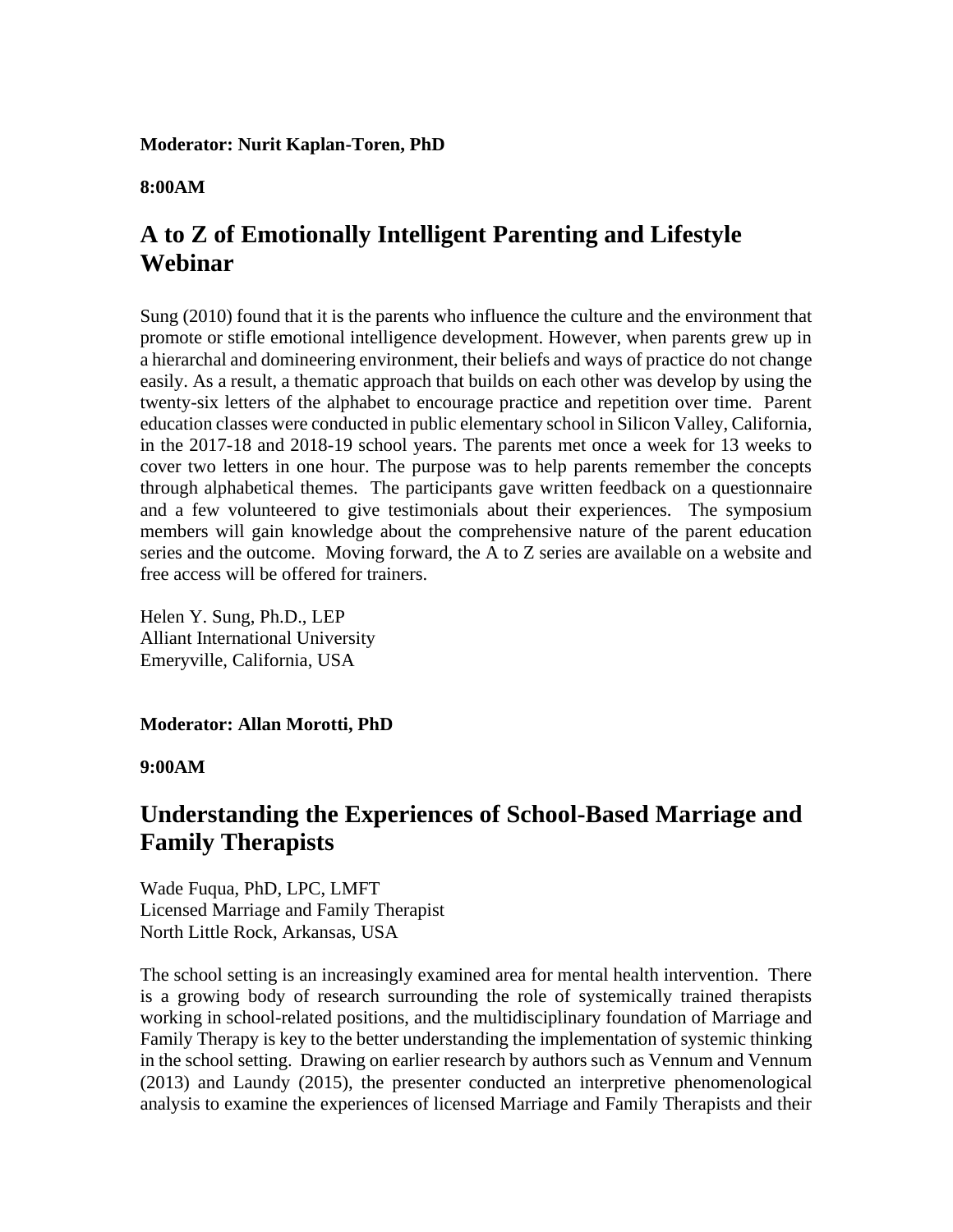work in schools. Through a series of structured interviews, participants were asked a series of questions in order to better understand the therapist's experience of providing services to students, supporting school staff, and implementing systemic interventions in the academic environment. Participants included graduates of COAMFTE accredited universities, Licensed Marriage and Family Therapists, and individuals who were either currently working in a school setting or had done so within the last five years. After a thorough analysis and development of common themes among the transcripts, four themes emerged from the data. The themes were (a) *the naturally systemic environment of schools*, (b) *a bifurcation in experiences of engaging the entire school system or focusing on treating the identified client*, (c) *an intentional involvement of family*, and (d) *advocating starts at the school level.* Using exiting research and data reported by participants, the presenter draws comparison to other professions with which systemic therapy has been integrated, and identifies collaborative advocacy strategies for future efforts.

### **Moderator: Brian Gerrard**

**10:00AM**

**Special Interest Group Reports Award for Outstanding Contribution in SBFC Award for Best practice in SBFC Concluding Remarks (All)**